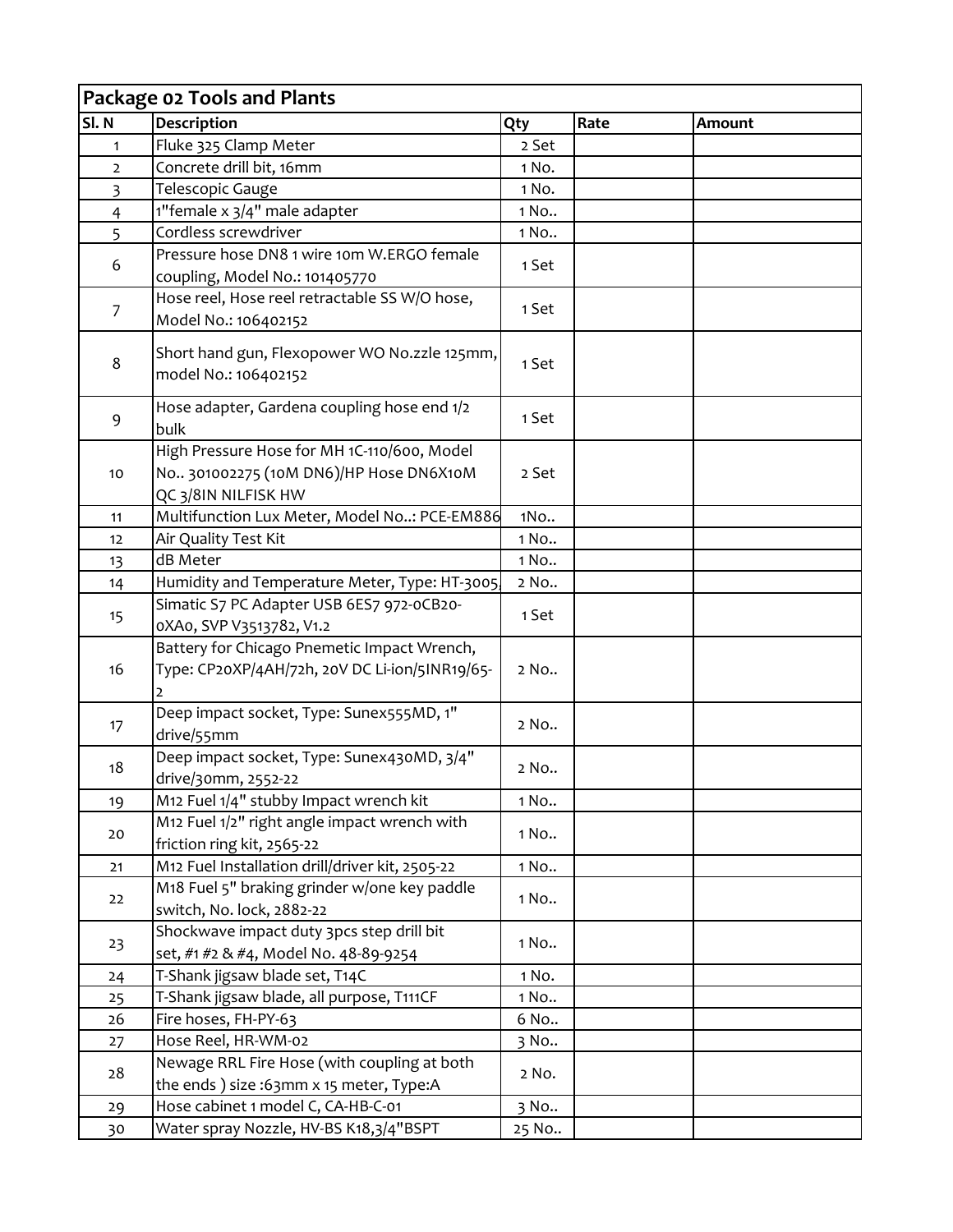| 31 | Oblique type landing valve, LV-BT-63, Flanged | 3 No      |  |
|----|-----------------------------------------------|-----------|--|
|    | Hardware storage plastic bins 50, OD-         |           |  |
| 32 | 515X310X200mm                                 | 25 No     |  |
|    | HT-185mm                                      |           |  |
|    | Hardware storage plastic bins 45, OD-         |           |  |
| 33 | 350x211x200mm                                 | 25 No     |  |
|    | HT-105mm                                      |           |  |
|    | Hardware storage plastic bins 35, OD-         |           |  |
| 34 | 300x210x160mm                                 | 25 No     |  |
|    | HT-185mm                                      |           |  |
|    | Hardware storage plastic bins 25, OD-         |           |  |
| 35 | 230x150x127mm                                 | 25 No     |  |
|    | HT-86mm                                       |           |  |
|    | Hardware storage plastic bins 15, OD-         |           |  |
| 36 | 200x126x100mm                                 | 25 No     |  |
|    | HT-6omm                                       |           |  |
|    | Hardware storage plastic bins 5, OD-          |           |  |
| 37 | 165x114x78mm                                  | 25 No     |  |
|    | HT-50mm                                       |           |  |
|    | Drill Machine Set- Medium duty with hammering | 1 Set     |  |
| 38 | effect.                                       |           |  |
| 39 | Welding machine-Single Phase                  | 1 Set     |  |
| 40 | Angle grinder-Medium duty                     | 1 Set     |  |
|    | Drill Machine-(Bosh GBH 220 Rotary Hammer),   | 1 Set     |  |
| 41 | Cordless                                      |           |  |
| 42 | Grass cutting machine                         | 1 Set     |  |
| 43 | Thermoplastic road marker paint               | 150 litre |  |
| 44 | Spade                                         | 5 nos     |  |
| 45 | Hammer                                        | 2 Nos     |  |
| 46 | Shovel                                        | 5 nos     |  |
| 47 | Karney/Trowel                                 | 6 nos     |  |
| 48 | Pickaxe                                       | 3 nos     |  |
| 49 | Modi thread                                   | 5 Nos     |  |
| 50 | Dressing hammer                               | 6 nos     |  |
| 51 | Crowbar                                       | 5 Nos     |  |
| 52 | Ratchet Handle pipe Threading Die Set, 80mm-  | 1 Set     |  |
| 54 | Ratchet Handle pipe Threading Die Set, 50mm-  | 1 Set     |  |
| 56 | Pipe threading teeth, 80mm-Taparia Make       | 4 Set     |  |
| 58 | Pipe threading teeth, 50mm-Taparia Make       | 4 Set     |  |
| 60 | Pipe threading teeth, 32mm-Taparia Make       | 3 Set     |  |
| 62 | Pipe threading teeth, 25mm-Taparia Make       | 3 Set     |  |
| 64 | Pipe threading teeth, 20mm- Taparia Make      | 2 Set     |  |
| 66 | Pipe threading teeth, 15mm- Taparia Make      | 4 Set     |  |
| 68 | G.I Flange (80mm dia. OD)                     | 5 Pairs   |  |
| 69 | GI Union (50mm)                               | 5 Each    |  |
| 71 | GI Union (32mm)                               | 7 Each    |  |
| 73 | GI Union (25mm)                               | 7 Each    |  |
| 75 | GI Union (15mm)                               | 10 Each   |  |